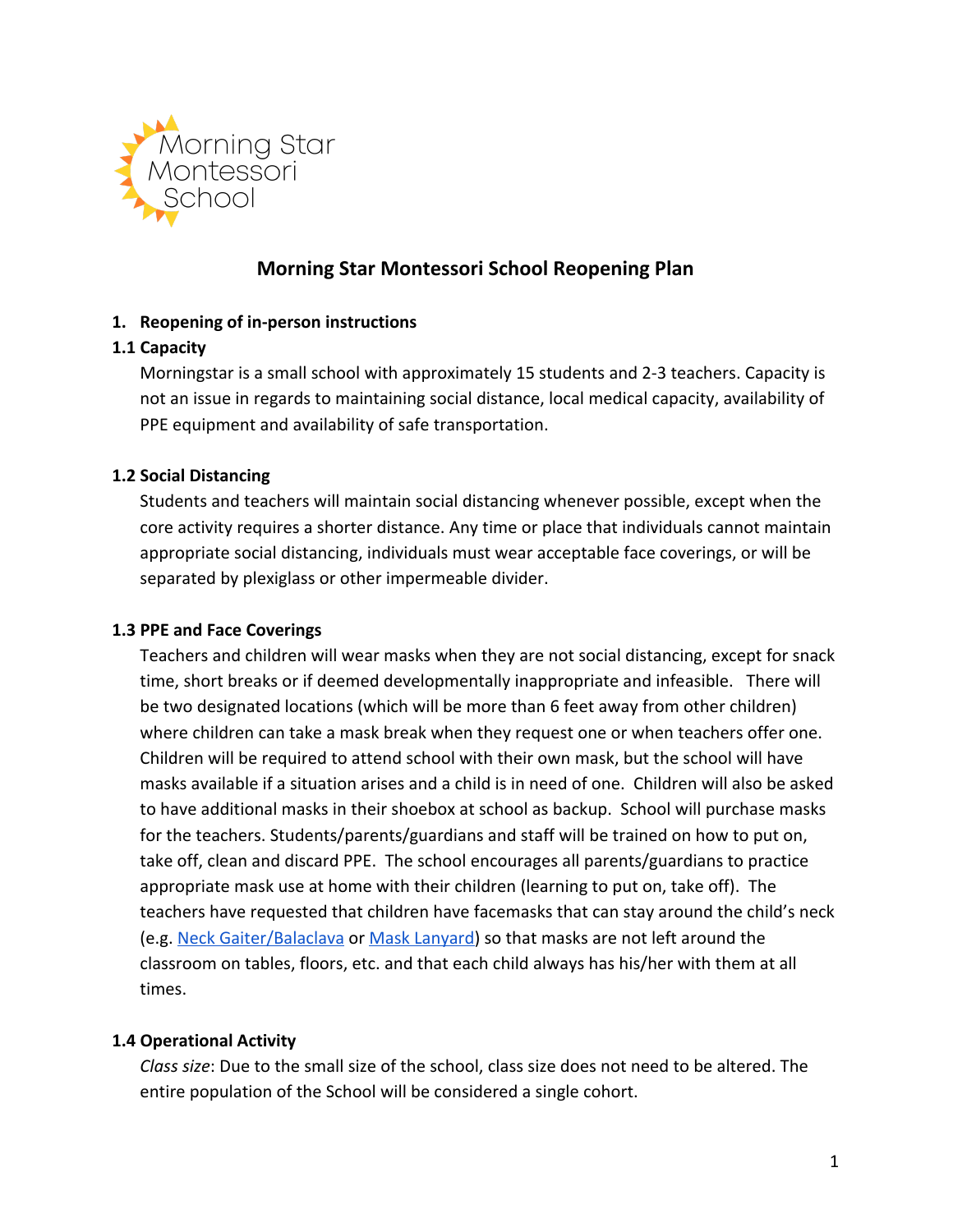*Phase-In:* The school will be using a phase-in period for the first 2-3 weeks of school. The amount of time that children are at school increases each day until they are there for the full 2 hours 55 minutes. This allows children to slowly adjust to the school day and new routine.

*Remote Learning*: The teachers and the education director will develop at-home plans, such as loaning works out to students, recorded video instructions of works, live zoom meetings with a teacher and 2-3 students at a time. Remote learning will be offered anytime during which there is full school closure.

*Hybrid/Alternate Schedule*: If a hybrid model/alternate schedule with smaller cohorts of children becomes a necessity due to local community transmission or other issues, the School will collaborate with teachers and parents to develop the best option for all parties.

*Parent-Child Evening* will be run in 2-3 sessions and will be limited to 1 parent per child (which is already a practice).

*Parent-Teacher Conferences* will be conducted virtually.

*Student Observation*: Only one parent at a time will be allowed for Student Observation.

*Cafeterias, libraries, playgrounds, and gymnasiums:* N/A. The school does not have any of these facilities.

*Field trips:* N/A. Students do not take field trips.

*Safety Coordinator*: School will designate a COVID-19 safety coordinator whose responsibilities include continuous compliance with all aspects of the school's reopening plan.

### **1.5 Restart Operations**

After teachers prepare the classrooms for the start of the year, the School will be cleaned and sanitized as necessary, especially in areas such as the bathroom and high-touch areas. The school will stock the school with the necessary cleaners, sanitizers, disinfectants and PPE equipment. Appropriate signage will be placed in the school regarding hygiene, sanitation and symptom awareness as recommended by the DOH. Prior to the start of school, teachers will be trained in proper PPE usage and disposal, social distancing, temperature screening (students and themselves), positive screening protocol,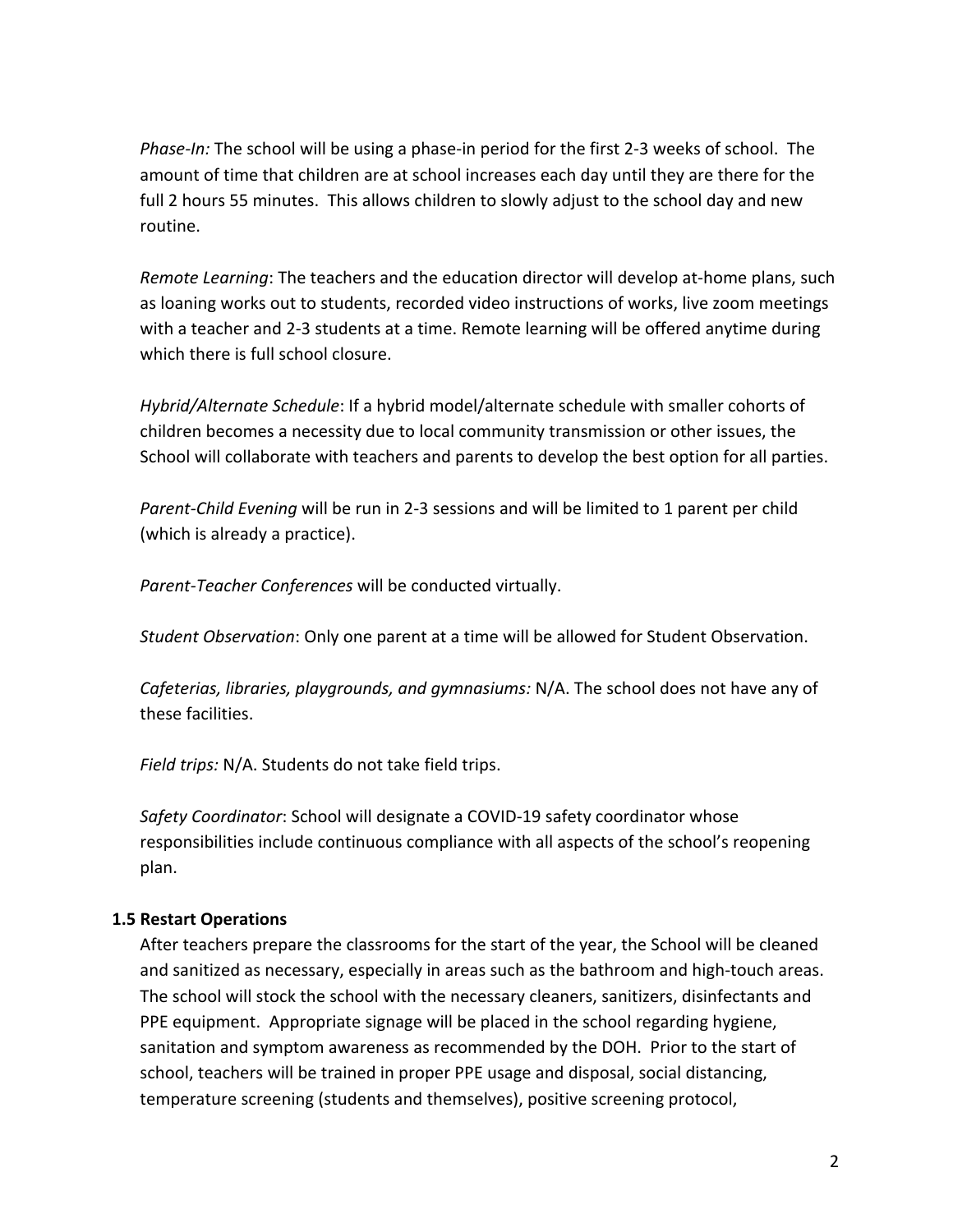hygiene/disinfection protocol as per CDC and DOH, safe usage and storage of cleaners/sanitizers/disinfectants, use of cleaning log, safe food preparation, isolation procedure of ill student and policies regarding suspected or confirmed case of COVID-19. In addition, the school will provide parents with materials to keep at home that will outline screening procedures that are necessary prior to coming to school (in addition to the temperature check at drop-off). Parents will also receive materials to keep on hand regarding possible or confirmed diagnosis of COVID-19, and procedures in notifying the school.

### **1.6 Hygiene, Cleaning, and Disinfection**

### *Hygiene*

Teachers and staff will be trained on proper hand and respiratory hygiene as recommended by the CDC and DOH. Proper hygiene will be reviewed with students, including the importance of hand washing with soap for 20 seconds, using hand sanitizer when appropriate, covering sneezes and coughs with tissue/elbow (and washing hand with soap afterward), avoiding touching face, maintaining distance and wearing a mask. This information will be provided to parents/guardians to ensure that these habits are reinforced at home.

Teachers and students will sanitize hands immediately upon entering the School. The school will provide and maintain several hand hygiene stations, including 3-4 sinks for handwashing with soap. In addition, hand sanitizing stations (using CDC approved hand sanitizer) will be available for students and teachers to use upon entrance to school, before snack time, before using the water station, and as needed throughout the day. The school will have two touchless dispensers, one for sanitizer at the entrance to the building and one in the bathroom for soap. The use of hand sanitizer will be supervised by the teachers.

The school will provide signage next to sinks and near sanitizing stations to encourage appropriate handwashing (with soap for 20 seconds) and to remind teachers and students that visibly dirty hands need to be cleaned with soap, not hand sanitizer. Receptacles will be placed in the appropriate locations for disposal of soiled items including paper towels and PPE.

### *Cleaning and Disinfection*

Cleaning and disinfecting will be recorded into a log that will include date, time, scope of cleaning/disinfection, frequency for each facility/area type and assigned individual. The school will provide all necessary cleaning and disinfecting supplies, such as a CDC approved surface cleaner, paper towels, wipes and gloves. Sanitizers and surface cleaners used are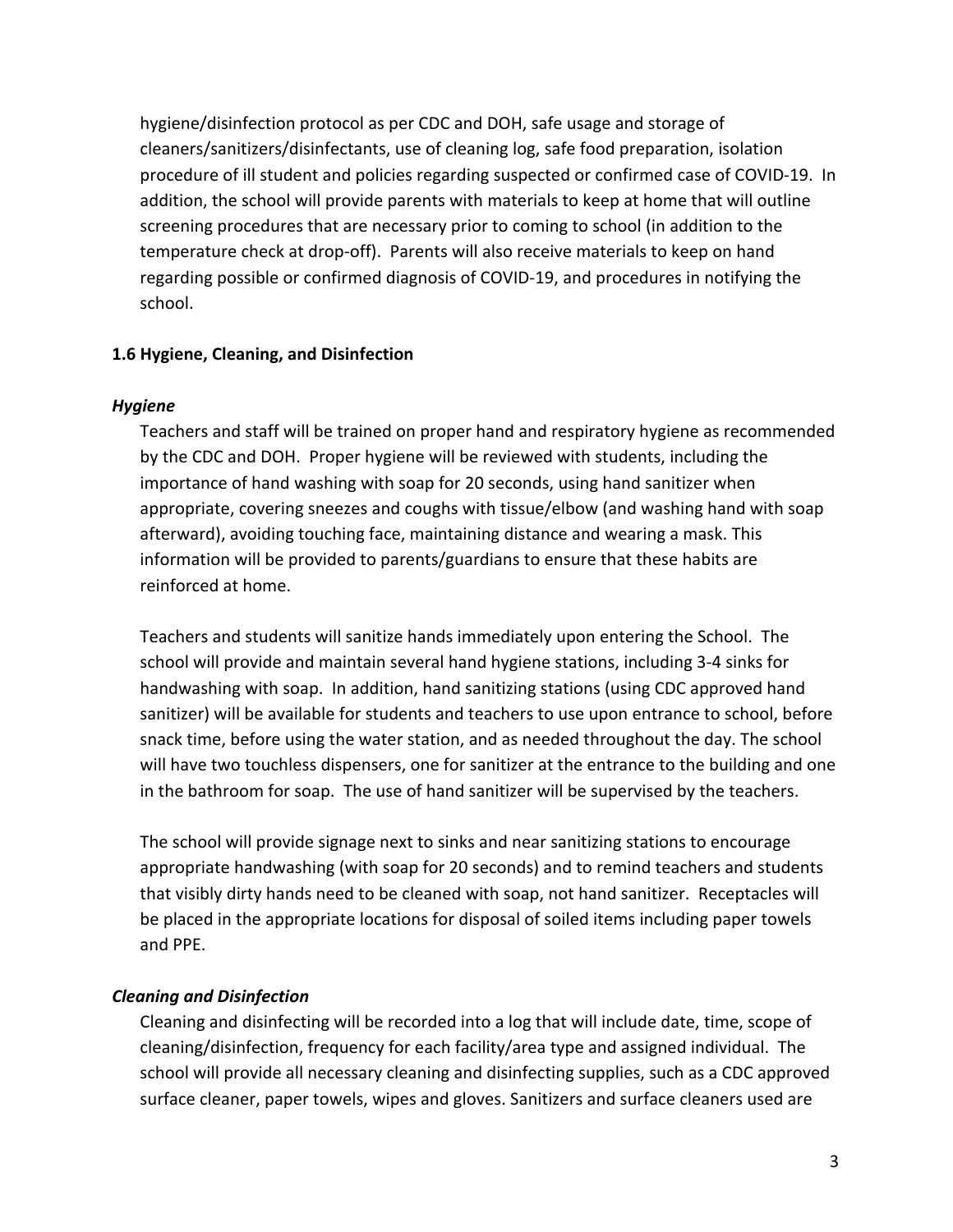included in the approved list put forth by the CDC. The school chose a non-toxic surface cleaner with hydrogen peroxide as the active ingredient. The school's bathroom is a single person bathroom and will be cleaned at the end of each 2 hour 55 minute school day. Frequently touched surfaces such as doorknobs, tables, desks, light switches, counters, phones, tablets, keyboards, toilets, sinks, faucets will be cleaned prior to the children entering the school, throughout the day as needed, and again after the children leave. When weather permits, windows will be open to allow for fresh air circulation.

All works will be cleaned, sanitized or isolated for an appropriate amount of time at the end of each school day. Any works that involve food will be individually planned using disposable or washable items or suspended if not deemed safe.

### *Cleaning and Disinfection Following Suspected or Confirmed COVID-19 Case*

If there is a confirmed or suspected COVID-19 case in the school, all CDC and DOH guidelines for cleaning and disinfecting will be followed. The school will wait as long as possible before cleaning and disinfecting using the CDC approved cleaners, sanitizers and PPE provided by the school. A thorough cleaning will be done of all areas of the school including entrance area, all high touch surfaces (doorknobs, tables, desks, light switches, counters, phones, tablets, keyboards, toilets, sinks, faucets), all works and materials used by the students, and entire bathroom. Any material that can not be easily sanitized (books, papers, cloth items) will be set aside and isolated until the appropriate time it takes for COVID-19 to die on the item. Outside doors and windows will be opened if possible to increase air circulation in the school. If more than 7 days has passed since the person who is suspected or confirmed to have COVID-19 has been in the school, additional cleaning is not necessary, but routine cleaning and disinfecting will continue.

#### **1.7 Extracurriculars**

Any extracurricular activities that may occur would be limited to small groups of children and the safety measures outlined in this Plan would be practiced by teachers and students.

#### **1.8 Before and Aftercare**

The school does not offer before or aftercare.

#### **1.9 Vulnerable Populations**

The school will offer accommodations to anyone that is at an increased risk for severe COVID-19 illness so that they can safely participate. The school will examine possible accommodations on a case by case basis.

### **1.10 Transportation - N/A**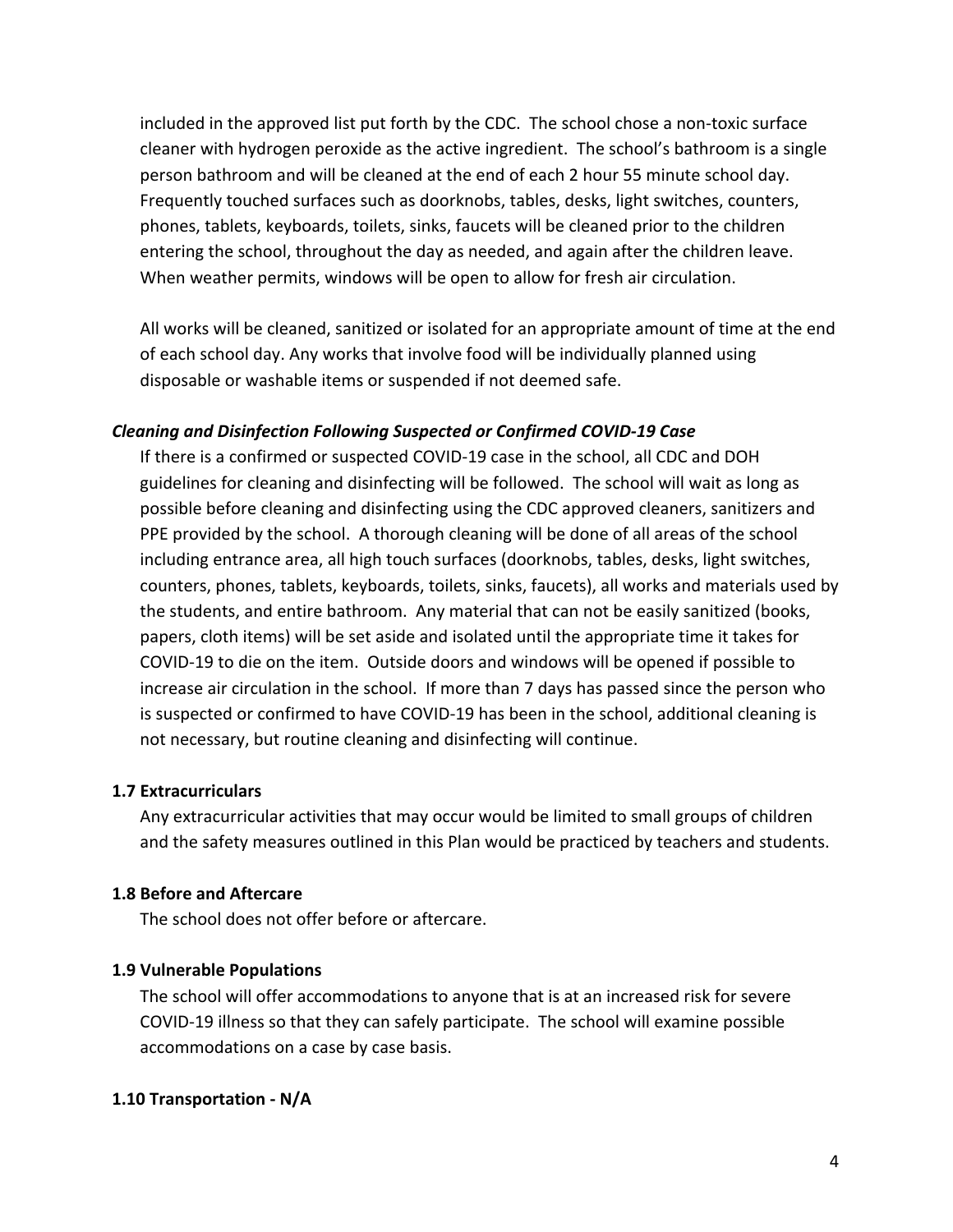#### **1.11 Food Services**

The school day is under 3 hours, so students only participate in a snack, not lunch. A teacher, wearing a mask and disposable gloves, will prepare and distribute snacks to children. Children will be instructed to wash their hands with soap for 20 seconds prior to eating their snack. Children will not share snacks. As children will take their masks off for snack time, teachers will ensure that children will be 6 feet apart. A snack rotation schedule of small groups of children will be implemented, with smaller groups having their snack at a time in one room, while other children continue with activities in the other room.

The self-serve water station will remain available for children to use throughout the school day. Children will be instructed to use hand sanitizer before pouring their water into a disposable cup.

#### **1.12 Mental Health, Behavioral, and Emotional Support Services and Programs**

The school acknowledges that the transition back to in-person instruction may be difficult for some students. The school will be using a phase-in period for the first 2-3 weeks of school. The amount of time that children are at school increases each day until they are there for the full 2 hours 55 minutes. This allows children to slowly adjust to the school day and new routine. Teachers will be encouraged to communicate with parents/guardians about any behavioral or mental health concerns and the school will share community resources that are available to families.

### **1.13 Communication**

Parents/guardians will be provided with a copy of this Plan. This Plan will also be posted on our website. The School will hold a town hall meeting prior to the start of school to review the Plan and answer any questions. As an additional measure, prospective students/families and other visitors will be made aware of screening protocol and other safety protocol through email and/or phone communication. School will designate a coordinator or other point(s)-of-contact to be the main contact upon the identification of positive COVID-19 cases and to be responsible for subsequent communication.

### **2. Monitoring**

### **2.1 Screening**

*Attending School:* Please keep your child home if they exhibit any of the following symptoms:

- Fever (greater than 100.0°F)/chills
- Cough/shortness of breath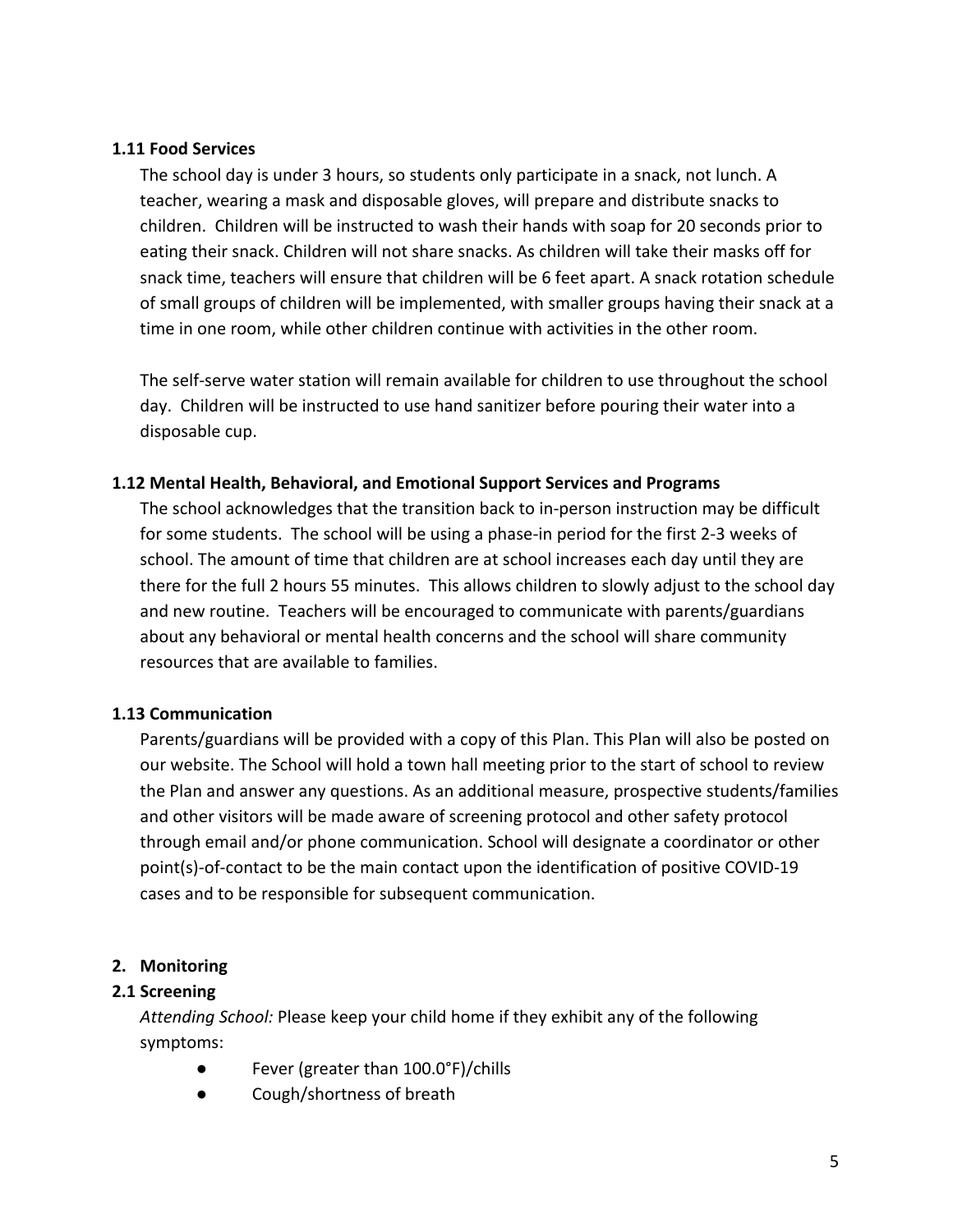- Fatigue
- Muscle/body aches
- Headache
- New loss of taste or smell
- Sore throat
- Congestion or runny nose
- Nausea or vomiting
- Diarrhea

School will also periodically administer a screening questionnaire for students that determines whether an individual has:

- (a) knowingly been in close or proximate contact in the past 14 days with anyone who has tested positive through a diagnostic test for COVID-19 or who has or had symptoms of COVID-19;
- (b) tested positive through a diagnostic test for COVID-19 in the past 14 days;
- (c) has experienced any symptoms of COVID-19, including a temperature of greater than 100.0°F, in the past 14 days; and/or
- (d) has traveled internationally or from a state with widespread community transmission of COVID-19 per the New York State Travel Advisory in the past 14 days." (NYSDOH, Interim COVID-19 Guidance for Schools)

Students/parents/guardians must immediately disclose to the School if and when their responses to any of the aforementioned questions changes.

While the School will not administer screening questionnaires to children's immediate household members/caregivers, if an immediate household member or someone who frequently interacts with the child answers yes to any of the above screening questions, the child should also stay at home for 14 days.

*Student Morning Drop-Off:* Prior to entering school each day, teachers (wearing masks and disposable gloves) will screen children with a thermometer while the child. Children should be wearing their masks. If a child has a fever of greater than 100.0°F, they will not be permitted to enter the building.

Depending upon weather and ease of practice, children will either be screened while still in the car or while lined up on the sidewalk with their parent/guardian, 6-feet apart, in front of the school. If screening at the car, cars will line up either on Liberty St. or in the alley off of Liberty St. The School has 2 parking spots directly in front of the School and cars will rotate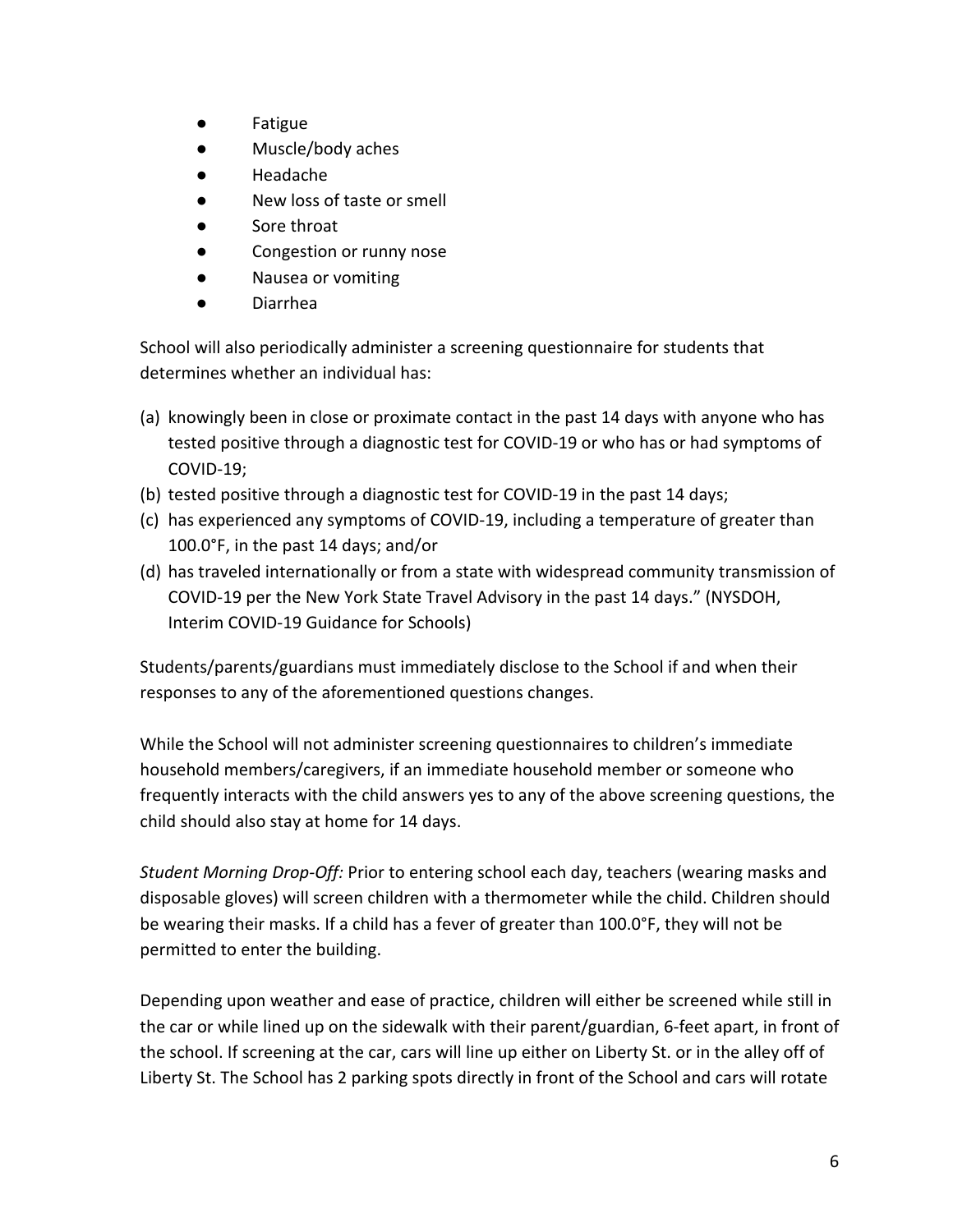into those spots for the child's temperature check as other parents/guardians leave those spots.

(Note: As per the School's usual practice, children enter the building without parents. Parents do not enter the building, as this makes for a smoother transition for the child in the School).

*Teachers Morning Screening:* Teachers will screen their own temperature at home prior to coming to school and will stay home if they present any of the previously listed symptoms. Teachers will keep a log of their screenings (pass/fail) and provide these to the school on a weekly basis. Teachers will also complete a daily screening questionnaire that determines whether an individual has:

- (a) knowingly been in close or proximate contact in the past 14 days with anyone who has tested positive through a diagnostic test for COVID-19 or who has or had symptoms of COVID-19;
- (b) tested positive through a diagnostic test for COVID-19 in the past 14 days;
- (c) has experienced any symptoms of COVID-19, including a temperature of greater than 100.0°F, in the past 14 days; and/or
- (d) has traveled internationally or from a state with widespread community transmission of COVID-19 per the New York State Travel Advisory in the past 14 days." (NYSDOH, Interim COVID-19 Guidance for Schools)

Teachers must immediately disclose to the School if and when their responses to any of the aforementioned questions changes.

*Teacher Observation:* Teachers will be educated on observing students for signs of any type of illness while at school. In addition to the most commonly seen symptoms from the CDC that are listed above, teachers will be asked to look for symptoms such as flushed cheeks, rapid or difficulty breathing, fatigue, and irritability. A thermometer will be available for teachers to use if needed. School staff will also be made aware of the symptoms of Multisystem Inflammatory Syndrome which is a serious condition association with COVID-19 in children. Teachers will follow all illness management protocol if a child shows any of the following symptoms related to this syndrome: fever, abdominal pain, vomiting, diarrhea, neck pain, rash, bloodshot eyes, feeling extra tired, trouble breathing, pain or pressure in chest, new confusion, inability to wake or stay awake, bluish lips or face.

*Visitor Screening* (Prospective Parent Observation, Prospective Student Visits, Current Parent Observation, Parent-Child Evenings, Contractors/Vendors): Any parent/guardian or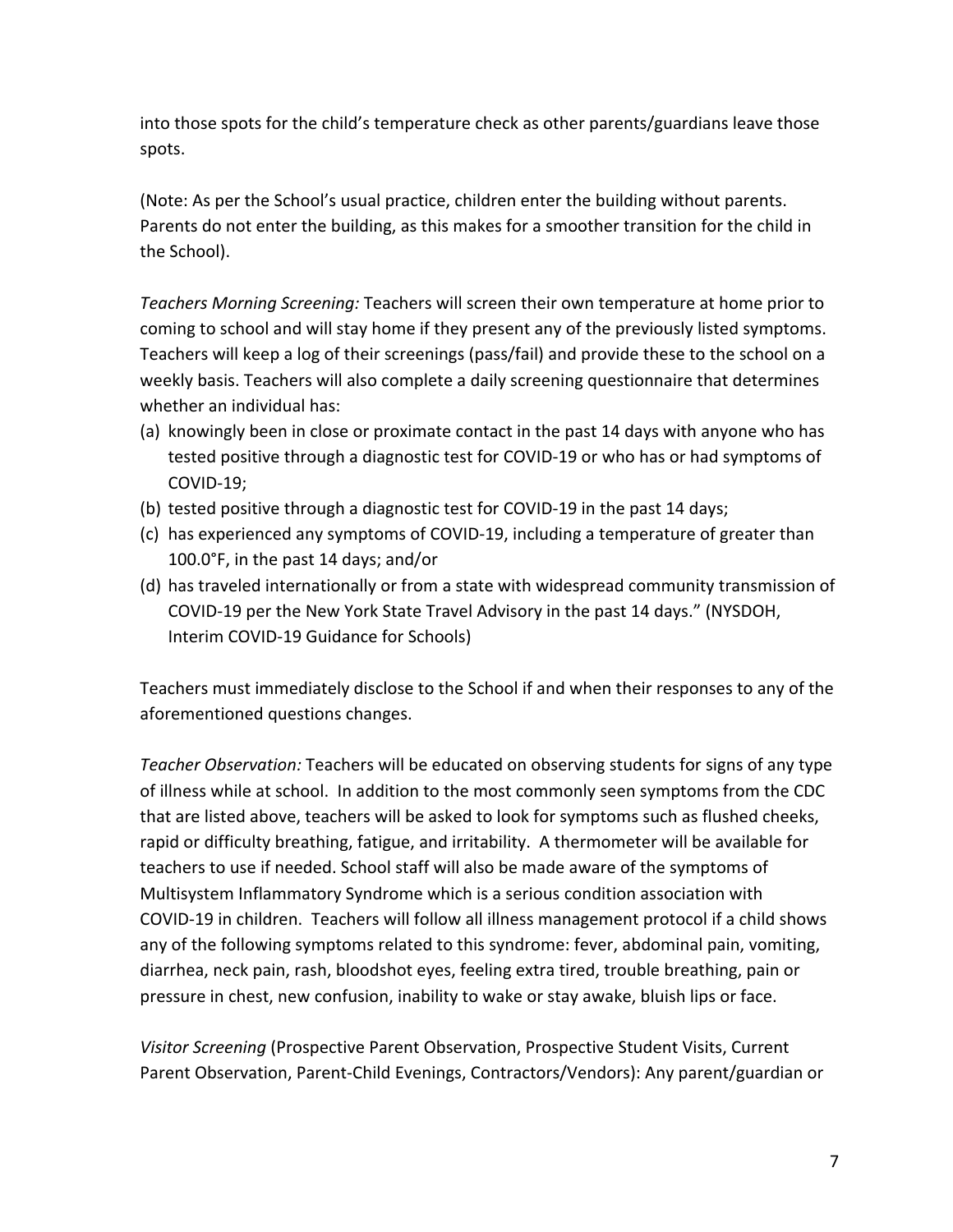child who is interested in visiting the school must complete a "questionnaire that determines whether an individual has:

- (a) knowingly been in close or proximate contact in the past 14 days with anyone who has tested positive through a diagnostic test for COVID-19 or who has or had symptoms of COVID-19;
- (b) tested positive through a diagnostic test for COVID-19 in the past 14 days;
- (c) has experienced any symptoms of COVID-19, including a temperature of greater than 100.0°F, in the past 14 days; and/or
- (d) has traveled internationally or from a state with widespread community transmission of COVID-19 per the New York State Travel Advisory in the past 14 days."

Contractors/vendors will not visit the school during school hours of operation.

Any person who visits the School will also be screened for temperature prior to entering the School building. If an individual has a fever of greater than 100.0°F, they will not be permitted to enter the building.

*Screening Coordinator*: School will designate a central point of contact responsible for receiving and attesting to having reviewed all screening activities.

### **2.2 Testing Protocols**

Teachers shall refer parents/guardians of sick students to get students tested if they show symptomatic behavior or if they respond yes to any questions listed in the questionnaire. For the sake of determining close contacts, all children will be deemed to have been in close contact due to the nature of Morning Star. Therefore, if a student should be tested and be found positive, or if a student shows symptoms as outlined above in screening, the teacher will inform the board, and the board will inform all parents and teachers of the situation. This will include an email to indicate that a student showed symptoms and resources for where and how children and family members can be tested. As necessary, the board will reach out to local health department resources and officials for up-to-date testing site information.

Teachers who are symptomatic or have responded yes to any of the questions in the questionnaire are requested to get tested and/or see their health care professionals and will inform the board to determine an appropriate date to return to in-person teaching at the school.

## **2.3 Testing Responsibility**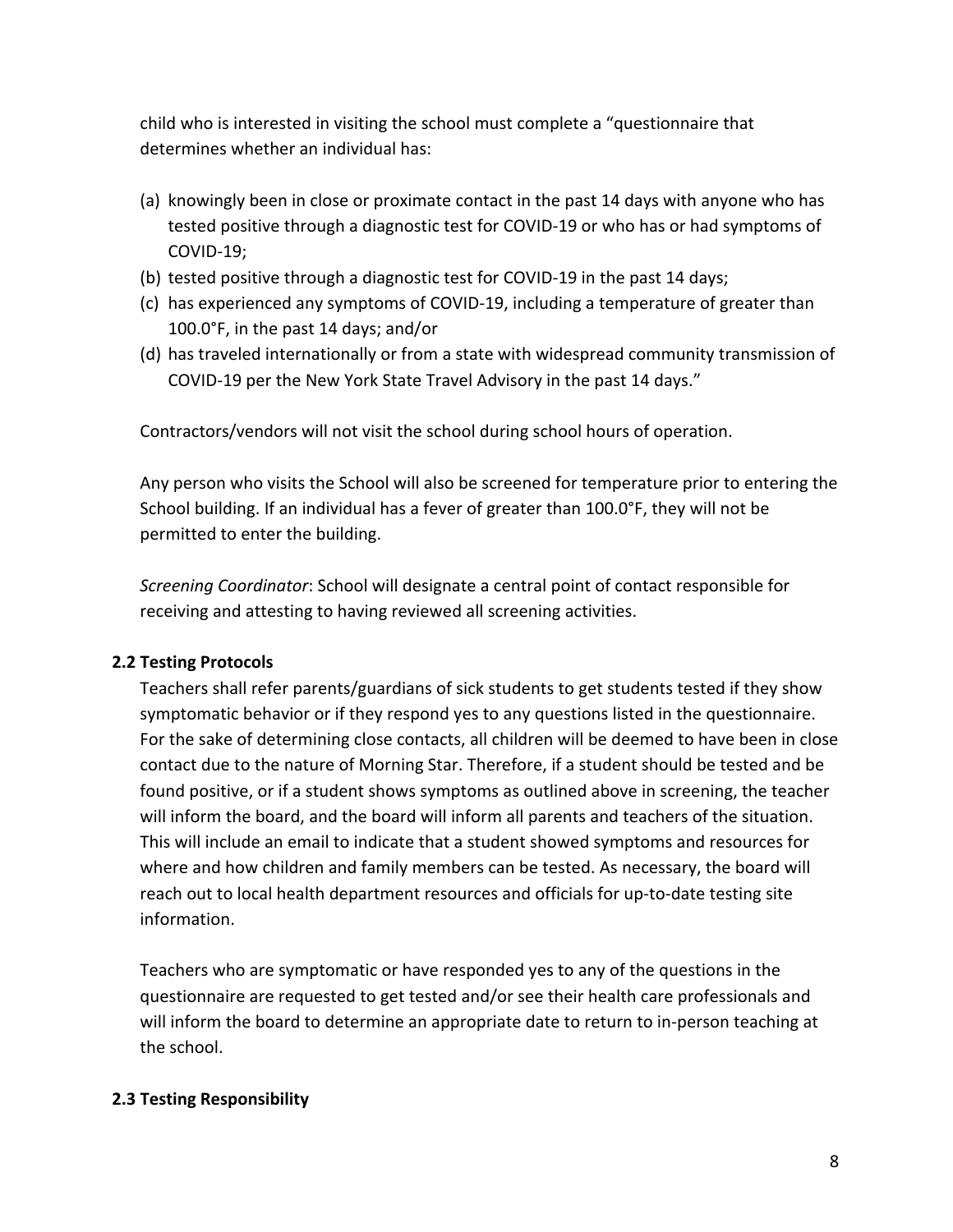Students/parents/guardians will be referred to the NYS Department of Health to determine appropriate testing location. <https://covid19screening.health.ny.gov/>

## **2.4 Early Warning Signs**

If a student or teacher has a confirmed case of COVID-19 while school is in session (e.g. not over a holiday break), the School will close for 14 days, as students and teachers will have been exposed and are required to quarantine for 14 days, as per government mandate. School will follow all regulations put forth by state and local health departments.

# **3. Containment**

## **3.1 School Health Offices**

The School does not have a school health office. If symptoms of COVID are observed by teachers, teachers will follow Isolation guidelines as specified below.

# **3.2 Isolation**

If a child becomes ill during the school day, a parent/guardian will be notified immediately and the child will need to go home. They will be moved to an isolated area of the school (monitored by a teacher) where they will wait to be picked up.

# **3.3 Collection**

Parents/guardians will be contacted immediately and asked that they come as soon as possible to pick up their child. Teachers will look out the window to see when the parent has arrived or the parent will call the teacher to notify them of their arrival. Parent/guardian will wear a mask and come to the School door to pick up the child.

## **3.4 Infected Individuals**

If a student or teacher has a confirmed case of COVID-19, the School will close for 14 days, as students and teachers will have been exposed and are required to quarantine for 14 days, as per government mandate. Confidentiality will be maintained.

If a person is diagnosed with COVID-19 by a healthcare provider based on a test or their symptoms or does not get a COVID-19 test but has had symptoms, they should not be at school and should stay at home until:

- It has been at least 10 days since the individual first had symptoms;
- It has been at least three days since the individual has had a fever (without fever reducing medicine); and
- It has been at least three days since the individual's symptoms improved, including cough and shortness of breath
- Documentation from a health care provider following evaluation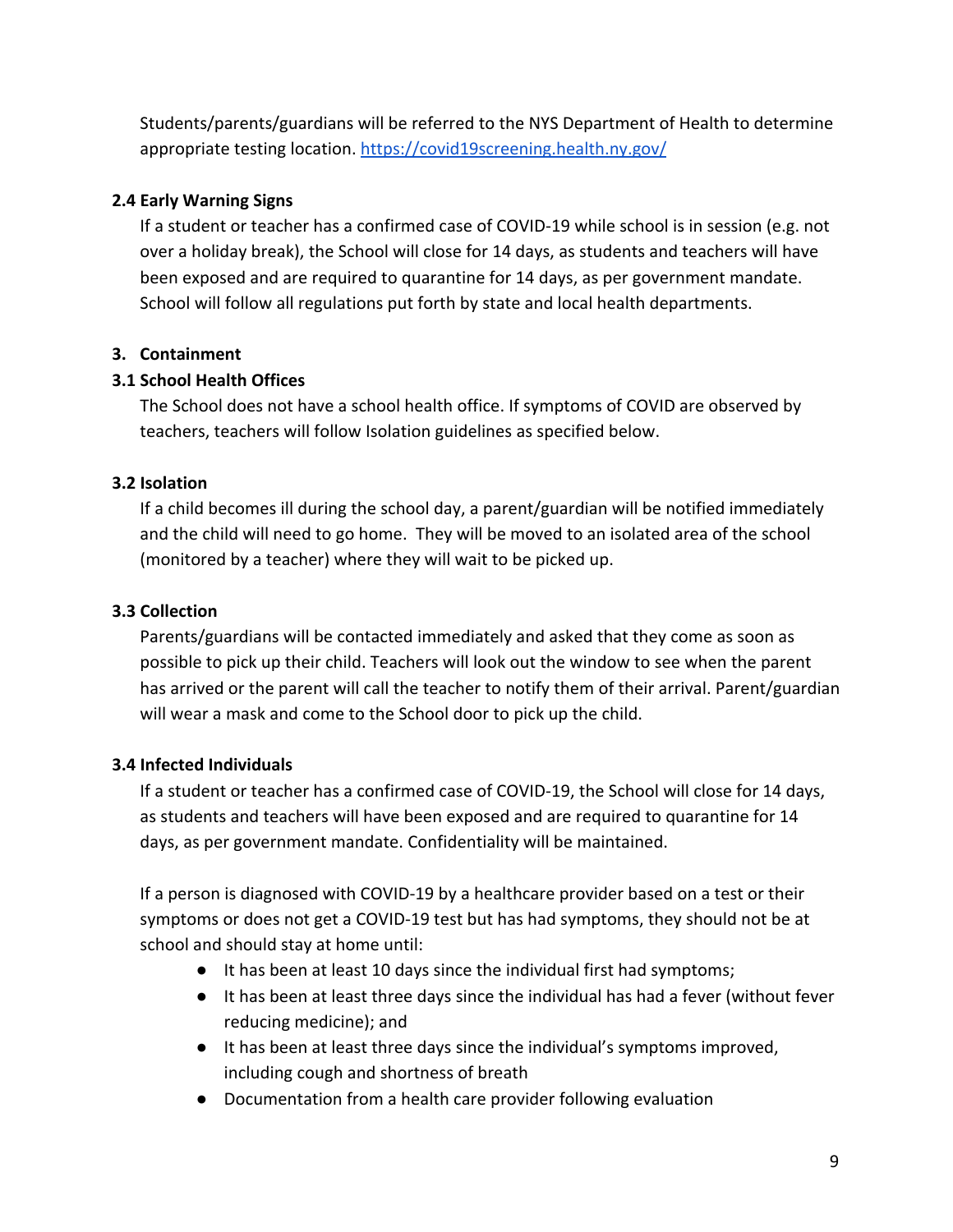### **3.5 Exposed Individuals**

Any person who was exposed to the COVID-19 virus must complete 14 days of quarantine and must have not developed symptoms before returning to school. In order to return to school individuals must supply "documentation from a health care provider following evaluation, negative COVID-19 diagnostic test result, and symptom resolution, or if COVID-19 positive, release from isolation."

## **3.6 Exhibiting COVID-19 symptoms**

After exhibiting symptoms of COVID-19, if the individual is not diagnosed by a healthcare provider with COVID-19 they can return to school:

- Once there is no fever, without the use of fever reducing medicines, and they have felt well for 24 hours; and
- If they have been diagnosed with another condition and has a healthcare provider written note stating they are clear to return to school

### **3.7 Hygiene, Cleaning, Disinfection**

If a student or teacher has a confirmed case of COVID-19 while school is in session (e.g. not over a holiday break), the School will close for 14 days, as students and teachers will have been exposed and are required to quarantine for 14 days, as per government mandate. School will follow all regulations put forth by state and local health departments. As the school will have been closed for longer than the recommended 7 days, regular cleaning and disinfection schedule will resume upon school opening.

If there is a suspected case in the school, the school will wait as long as possible before cleaning and open any outside doors and windows if possible to increase air circulation. All areas of the school will be thoroughly cleaned including frequently touched surfaces (doorknobs, tables, desks, light switches, counters, phones, tablets, keyboards, toilets, sinks, faucets) as well as materials used by the students. Anything that can not be cleaned will be set aside and isolated.

## **3.8 Contact Tracing**

"Contact tracing is a public health function performed by local public health departments to trace all persons who had contact with a confirmed case of COVID-19." To aid in public health officials:

- Teachers will keep accurate attendance records of students and staff
- Teachers will keep records of any visitors (e.g. prospective families or parent volunteers) that includes dates and times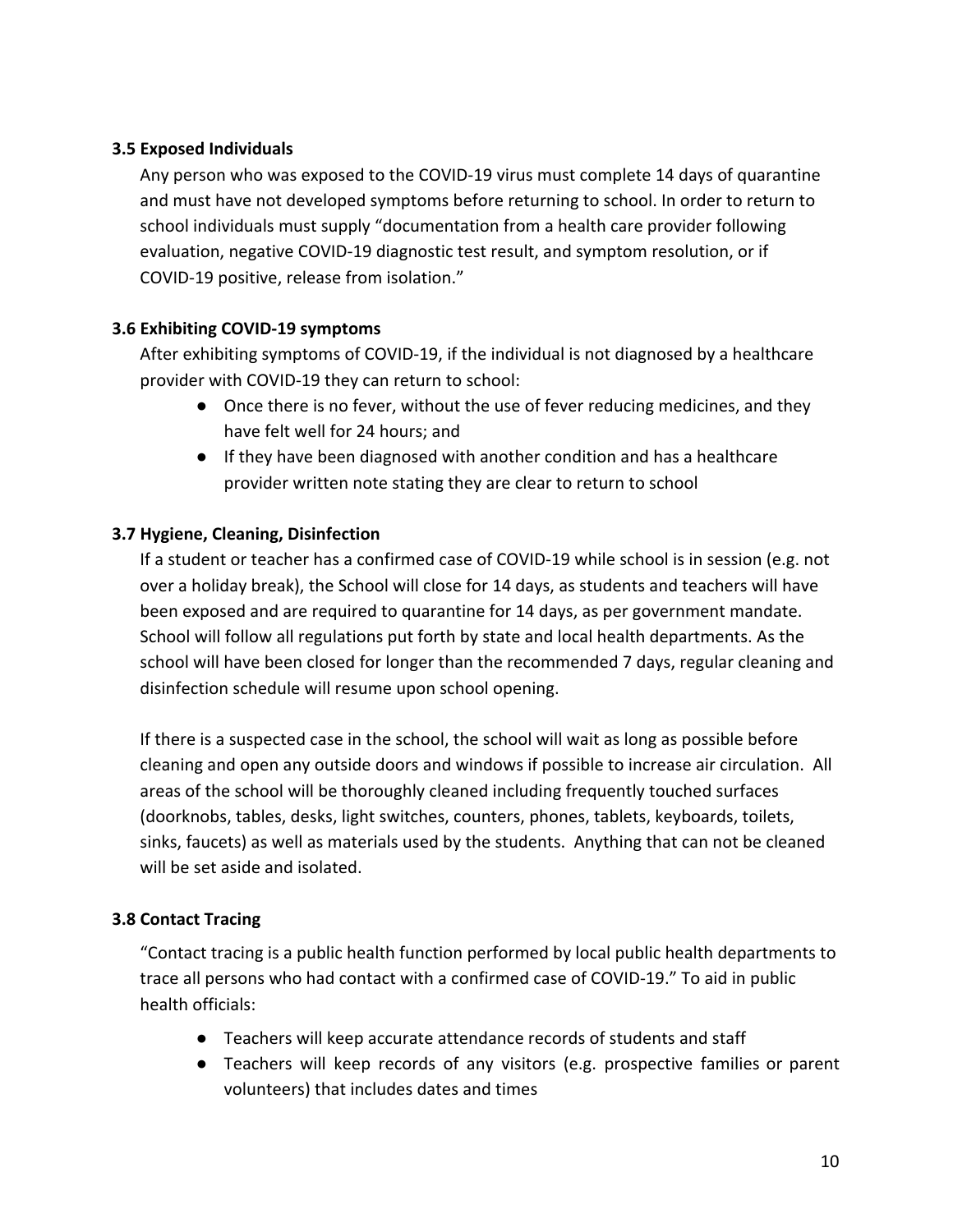- Teachers and the board will assist local health departments in tracing all contacts of an infected individual at school in accordance with the protocol, training, and tools provided through the New York State Contact Tracing Program and this section may be updated to reflect changes in that program.
- If teachers or board members get a call from "NYS Contact Tracing" (518-387-9993), they will answer the phone. Note that a contact tracer will: NEVER ask for a Social Security number, any private or school financial information, credit card information, or send a web link without proper authentication procedures.
- Privacy and confidentiality laws must be respected. If a teacher or board member is not sure if answering a question breaks such NYS or federal laws, she/he will refrain from answering and report the question to the board to be passed onto legal council when necessary. While Morning Star is not legally bound to follow Family Educational Rights and Privacy Act (FERPA), teachers will follow such guidelines and are prohibited from disclosing medical records. For such questions teachers should direct Contact Tracers to the family. Teachers do have the responsibility to inform the parent of suspected medical issues that the child exhibits within the classroom.

### **3.9 Communication**

Teachers and students are required to notify the school if an "individual has:

- knowingly been in close or proximate contact in the past 14 days with anyone who has tested positive through a diagnostic test for COVID-19 or who has or had symptoms of COVID-19;
- tested positive through a diagnostic test for COVID-19 in the past 14 days;
- has experienced any symptoms of COVID-19, including a temperature of greater than 100.0°F, in the past 14 days; and/or
- has traveled internationally or from a state with widespread community transmission of COVID-19 per the New York State Travel Advisory in the past 14 days." (NYSDOH, Interim COVID-19 Guidance for Schools)

If a student or teacher has a confirmed case of COVID-19, parents/guardians will be notified via email and phone as necessary. Teachers/parents guardians will be informed that the School will close for 14 days, as students and teachers will have been exposed and are required to quarantine for 14 days, as per government mandate. Confidentiality will be maintained.

### **4. Closure**

**4.1 Closure triggers**